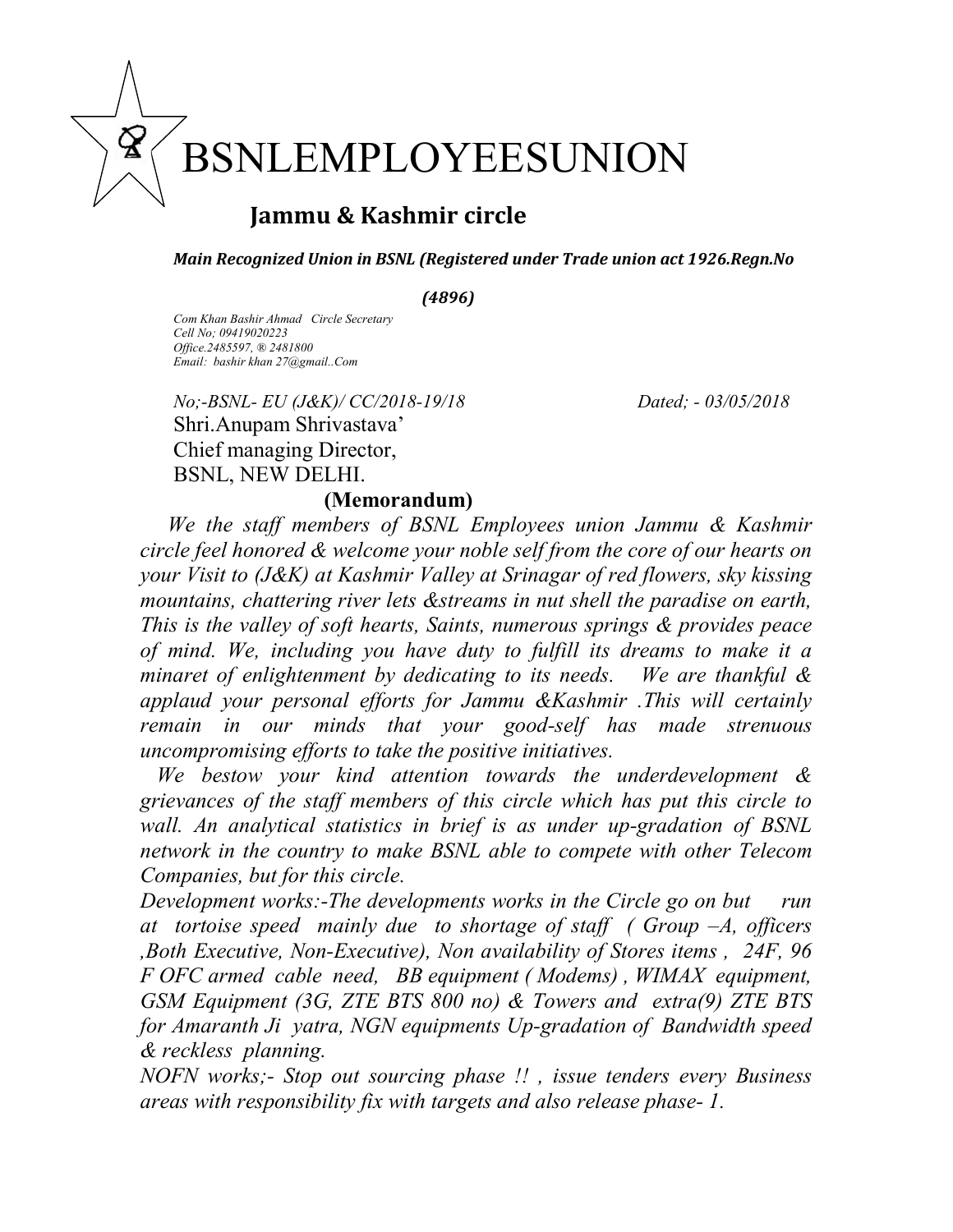Renew Figure;-Profit, during the year 2015-16= Rs 11 cores

During the year 2016-17 = Rs 29 cores, and the year 2017-18 = Rs Awaited 1-Increased Business unit  $-$  J &k circle is 2,22,236 sq km, where there is need of six business units instead of three units ,M/S Dehlhoze committee submitted then wrong report regarding J&K and six units on 55th Sq km were provided to HP.

2- Merger of NTP/NTR with Circle under control of respective SSA Heads. 3-Posting of DGMs;-There is shortage of Group A officers so the need of hour is to relax strict rules, simplify procedures for the development projects, Marketing of BSNL products to achieve results. People Trust BSNL here but we lack both infrastructure & proper human resource. We have here edge over private Telco's but responsibilities need to be fixed & accountabilities made with proper distribution of work as per local conditions in all cadres.

4- Rambagh land;- Possession of alternate land at Bemina and Jawharnagar need persuasion on war footing basis to State . State govt. has deposited 5 crore before hon'ble HC; the case is still pending need intervention.

5- State Central Co-ordination: Need of the hour is to have co-ordination with heads of Central, State departments,, PDD, Security Agencies, Police Department to create better working conditions for BSNL besides gain customer base from State/ Central agencies. OFC & Local Cable damages: OFC has been damaged & Local cables also come under road widening, UEED works, PHE works NFS works etc & damage bills rasied but no persuasion to realize damage charges. This needs proactive approach & taking matter with heads of departments. All these cables should be to laid new cables and also need extra connectivity (inner circle) Jammu to Srinagar via Rajouri, and Kishtawar Doda and Leh -sgr.(need replacement) 6-Marketing: - Increase number of franchisees. Minimum one franchisee for one district to exploit the market  $\&$  to yield better results. End of monopolization by selective franchisees to cater more market share in SSA with population of 1.5core. . Market is good but we lack marketing. Give free hand to marketing of BSNL products there will be marginal increase in market share in the SSA.

7-BSNL land Assets: -Due to local influence BSNL has so far managed to have prime land available at almost every location in the valley. The land requires permission as a special case to be utilized as per exigencies & for good customer care centers & BSNL Offices instead hiring buildings. Saving property is earning profit. Flood in valley;- During flood in valley,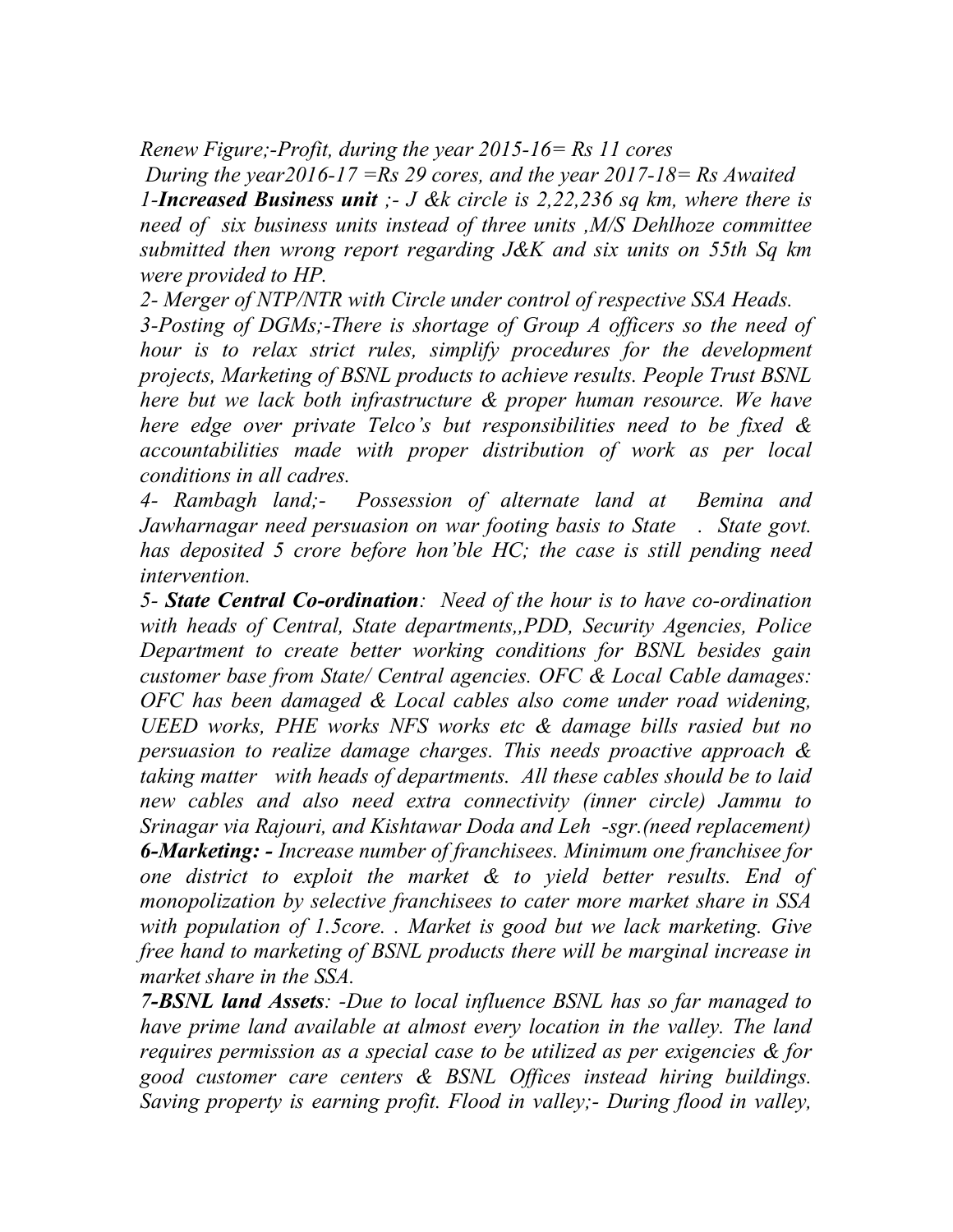board of members approved Three TES at Srinagar, Barzulla and Soura for new buildings, the case is still pending in your offices for approval from DOT.

8-Circle Office: - Circle office is functional at Jammu in spite of temporary Durbar move type instructions. CGM's move serves no purpose. CGM Office is required at Srinagar. Most of the Central Govt. offices, which had migrated to Jammu have shifted & settled at Srinagar but for BSNL Circle Office. In case of any bottle necks let Non executive recruitment be made for Circle Office at Srinagar & those working at out of valley be accommodated against available vacancies there.

## 9-Staff Matters:

Special recruitments against shortage of staff both Executive, Non-Executive:- for SSA Srinagar:

| S.No: | Cadre Name      | <b>Sanctioned</b>                       | <b>Working</b>    | <b>Shortage</b>           |
|-------|-----------------|-----------------------------------------|-------------------|---------------------------|
|       | JE              | 375                                     | 187               | 208                       |
|       | STOA(G)         | 325                                     | 86                | 239                       |
|       | Jammu & Kashmir | state is hilly $Justification$<br>areas | not<br>pertaining | Other<br>state<br>UP, PNB |
|       |                 |                                         |                   |                           |

9-Fixation of seniority & effect of post based promotion: Direct recruit JTO's ' JE's are given effect of seniority & salary w.e.f. date of commencement of training & increments as well while as departmental post based promotion is effective after completion of training & after issue of formal orders. Increments also accrue accordingly. This needs to be set right to avoid discrimination  $\&$  loss to departmental promoted candidates.

**10-Stagnation of RM's & NE's:**- This needs your humane touch so that Senior officials suffering loss due to stagnation , if up-gradation is not possible then order for stagnation increments be granted annually instead after every two years to avoid loss to employees & without affecting pension contribution.

 $11$ -Un- accounted expenditure : Expenditure made on following items need to be kept out while checking profitability of SSA skc, as these are expenditures of exigencies not normal expenses:

| S. No | Detail of item                        | Expenditure               | Remarks     |
|-------|---------------------------------------|---------------------------|-------------|
|       |                                       | per annum                 |             |
|       | Expenses                              | secured $\vert$ 0.5 cores | Approximate |
|       | Accommodation                         |                           |             |
|       | Salary of Staff working out   5 Cores |                           | Approximate |